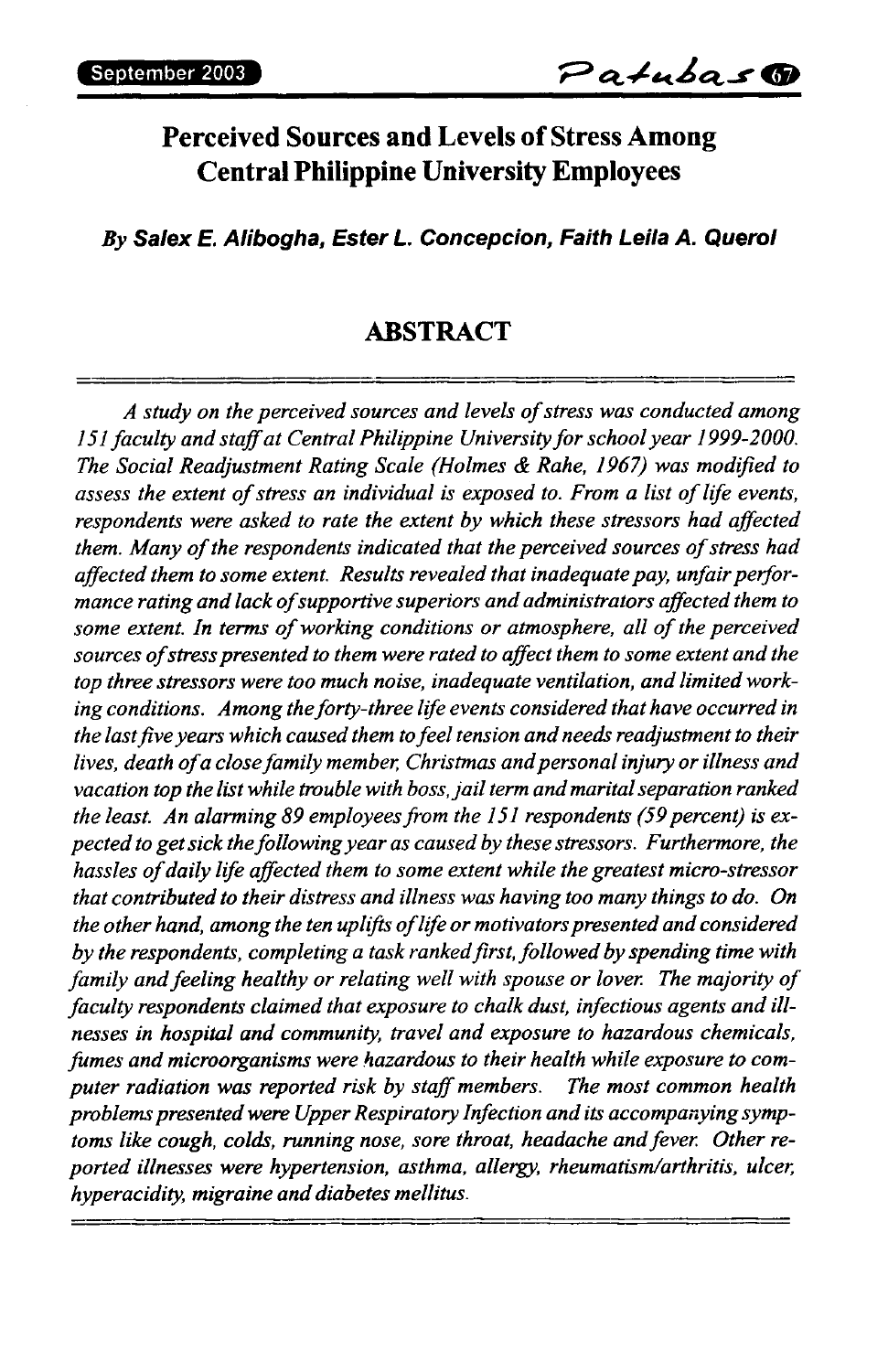## **INTRODUCTION**

#### *Background andRationale*

Psychologists and physicians have long recognized that people are more susceptible to diseases of all kinds when subjected to great stress. Life events, such as death of a loved one seem to cause enough stress to lower the body's resistance to disease. Work is perceived to be a source of stress and hazardous to health. Health hazards in the workplace are pervasive and serious but too often are unrecognized by some employees and employers. No job is one hundred percent risk free and no medical history or physical examination is complete without touching this base. Increased workloads, job insecurity, rapid and continuing organizational change have all been identified to be major sources of stress among laborers and workers. Atwater (1990) has described that in the workplace, some jobs could be more stressful than others. Studies have shown that those whose jobs involved high psychological demands but little decision making or control over their work are five times more likely to develop coronary heart disease than workers who exercise greater control over their work. The association between stress and illness could not be denied and illness or sickness affects one's work performance. But stress could be managed by identifying its source (Tyson & Doherty, 1997). Proponents of individual stress management and organizational intervention models like Cox (1999), Parkes (1998), and Tyson and Doherty (1997) recognized that intervention at the organizational level should be the primary focus on any attempt to reduce stress. Thus, this paper was conceived to identify the sources and levels of stress among employees of Central Philippine University.

#### *Objectives ofthe Study*

This study was conducted to determine the perceived sources and levels of stress among Central Philippine University employees. It aimed to describe the characteristics of these employees in terms of age, sex, civil status, educational attainment, religion, income and length of service. It further aimed to describe their perceived sources and levels of stress in terms of administrative support and rewards, working conditions or atmosphere, relationship with colleagues and superiors, their social readjustment rating, hassles of daily living, uplifts of life, health hazards of work and the common health problems experienced in the last five years.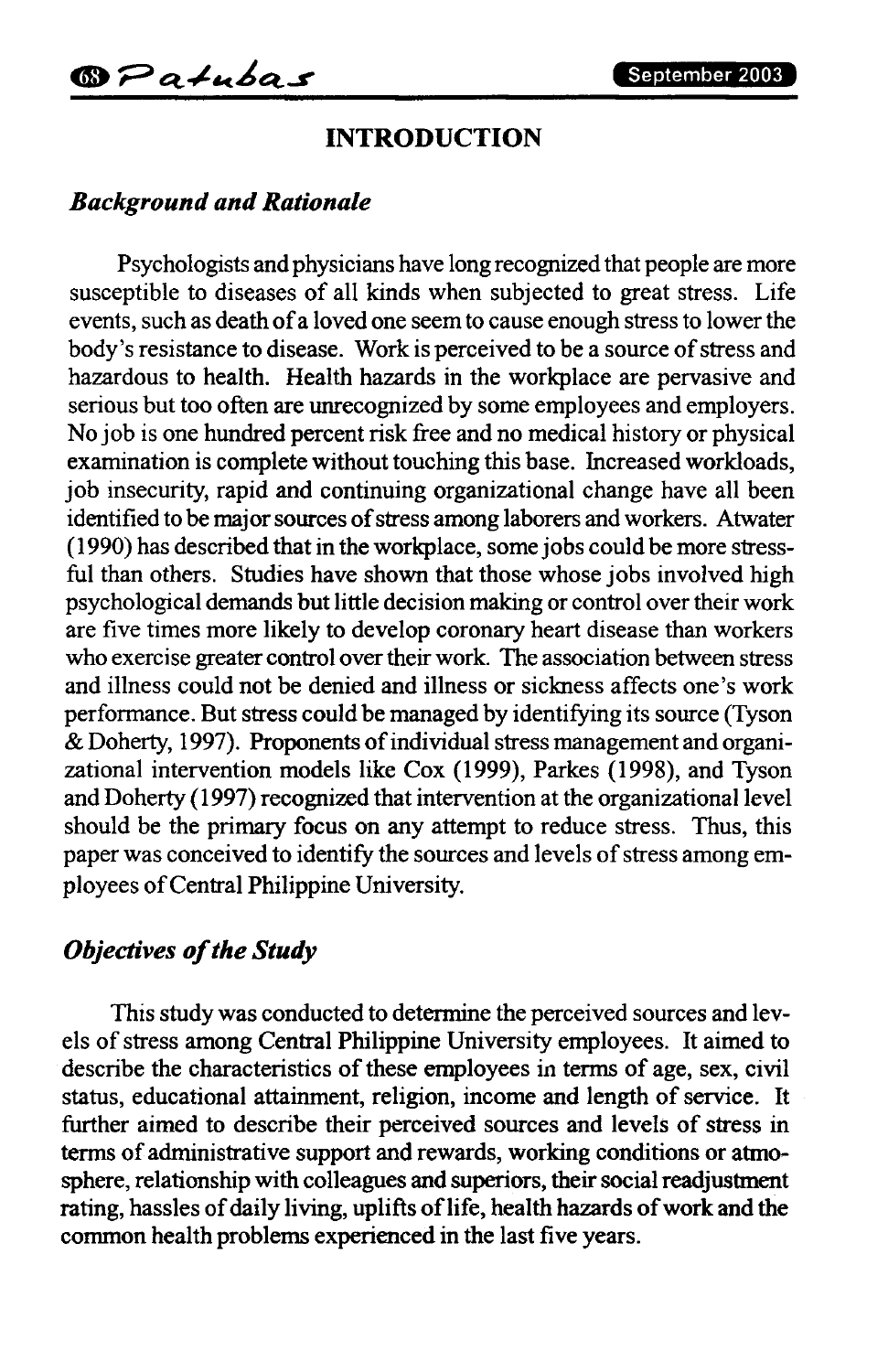### **METHODOLOGY**

A descriptive research design was used together with a one-shot survey with the aid of a researcher-made questionnaire. A sample size of two hundred eight (208) respondents from the target population of four hundred thirty nine (439) faculty and staff at Central Philippine University were randomly drawn using the lottery method. However, only one hundred fiftyone  $(151)$  respondents successfully accomplished the questionnaire, which represents seventy-three (73) percent retrieval.

The questionnaire was based on the list of life events from Encarta 2000 and Holmes and Rahe Social Readjustment Rating Scale (SRRS). Modification was done on some of the events presented in the SRRS to make it more adaptable to the local setting. From a list of perceived sources ofstress, respondents were asked to rate the extent to which these stressors had affected them based on the Likert Scale shown below:

- 5 to a very great extent
- 4 to a great extent
- 3 to some extent
- 2 to a little extent
- <sup>1</sup> none at all

Mean Likert Scale scores were computed and used as basis for discussion. On the other hand, life events or situations that can cause people to feel tension and negative emotions such as anxiety and danger were measured in terms of Life Change Units (LCU). The life events are categorized according to the following levels of LCU scores:

 and above - 79 percent chance that stressors will lead to sickness to 299 - 51 percent chance that stressors will lead to sickness to 199- 37 percent chance that stressors will lead to sickness below 150 - least chance of getting sick

The data were coded, encoded and descriptive tables were generated using the Statistical Package for Social Sciences (SPSS ver. 6).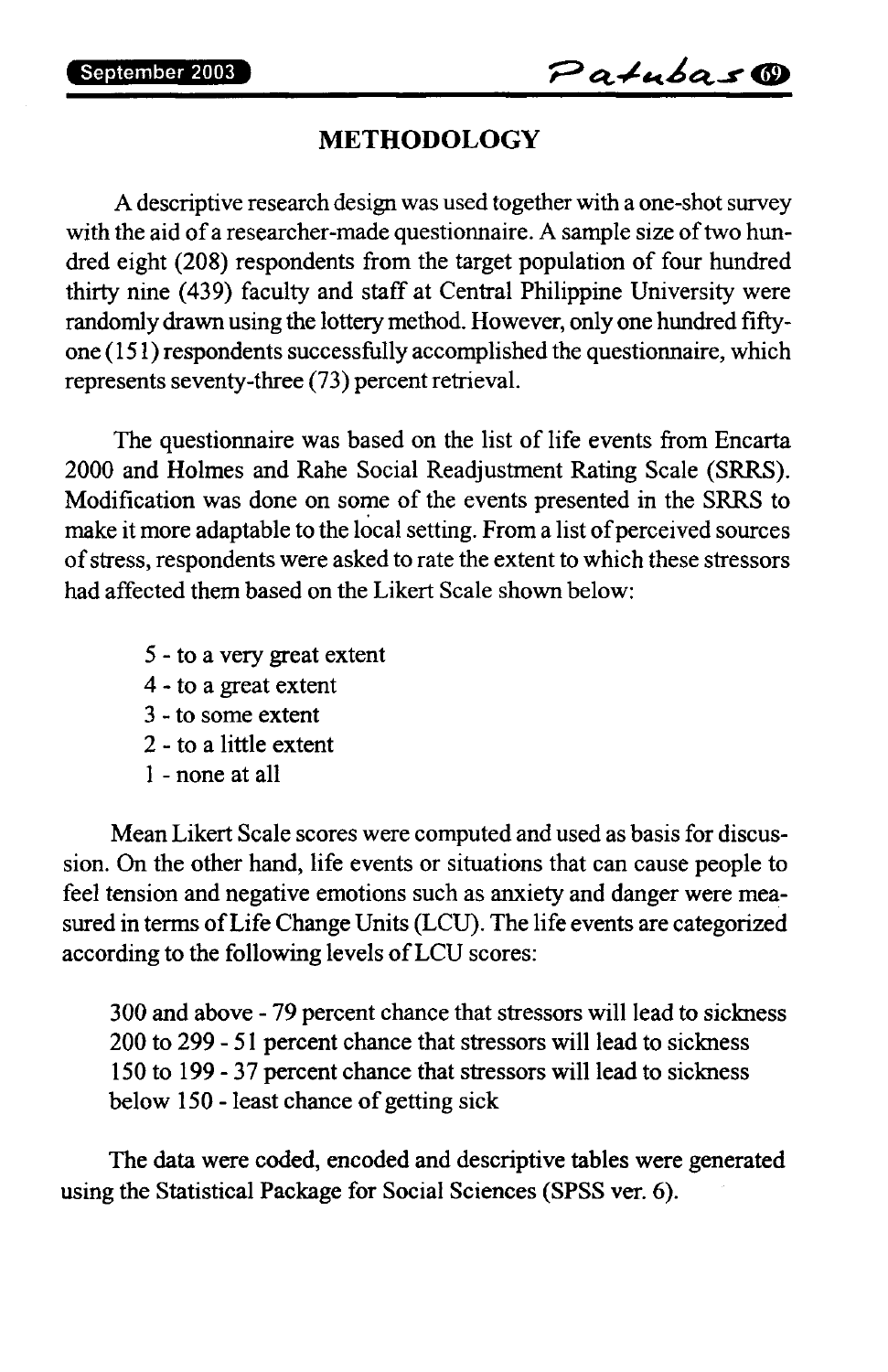### **RESULTS AND DISCUSSION**

Results of the study revealed that the majority of respondents were middle-aged with an average age of 43.45 years. The respondents were mostly females and married. Eight in ten have MA units/degrees or doctoral units/degrees while 2 in ten are bachelor degree holders. A little more than halfwere Protestant by religion, some are Catholics and a few belong to other religious sectors. Seven in ten received a monthly income of below P10,000 while the rest have monthly income of more than P10,000. A little more than half have been working at CPU for more than 10 years, whereas, the rest have been working for less than 10 years.

Respondents identified the extent to which the perceived sources of stress had affected them. Many of them indicated that the perceived sources of stress had only affected them to a little extent or none at all, but when their answers were taken as a whole, these stressors appeared to affect them to some extent. Based on the mean scores, inadequate pay, unfair rating in performance and lack of supportive superiors and administrators affected them to some extent (Table 1).

All of the items perceived to be the sources of stress in terms of working conditions, affected them to some extent but the top three that affected themwere too muchnoise, inadequate ventilation, and limited working space (Table 2).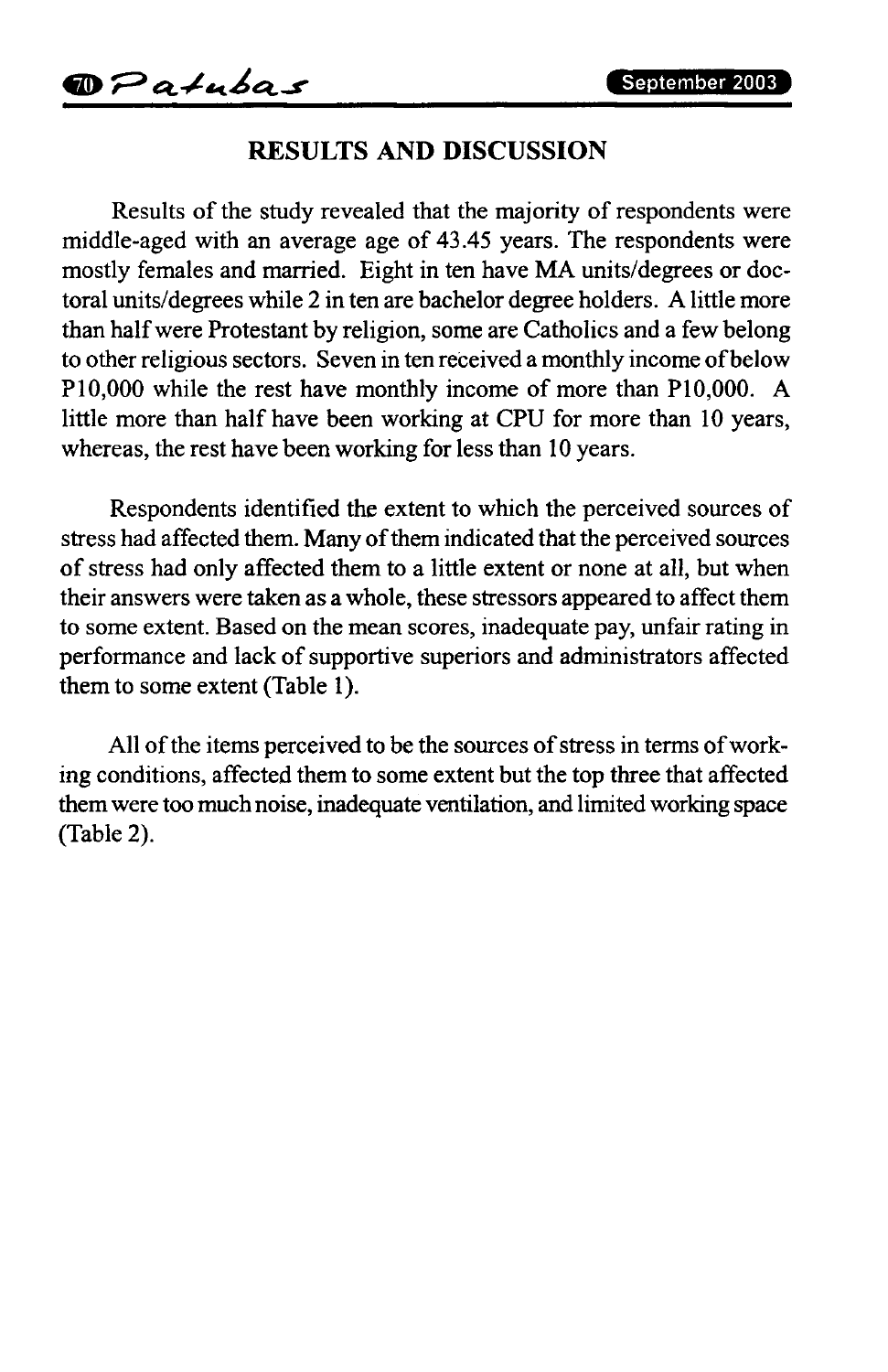| <b>Perceived</b><br><b>Sources of Stress</b> | <b>Very</b><br>Great<br><b>Extent</b> |       | Great<br><b>Extent</b> |        | Some<br><b>Extent</b> |        | Little<br>Extent |        | None at<br>All |        | Mean |
|----------------------------------------------|---------------------------------------|-------|------------------------|--------|-----------------------|--------|------------------|--------|----------------|--------|------|
|                                              | f                                     | %     | f                      | %      | f                     | %      | f                | %      | f              | %      |      |
| Lack of praise,                              |                                       |       |                        |        |                       |        |                  |        |                |        |      |
| recognition and                              | 6                                     | 3.97  | 18                     | 11.92  | 55                    | 36.42  | 49               | 32.45  | 16             | 10.60  | 2.65 |
| appreciation                                 |                                       |       |                        |        |                       |        |                  |        |                |        |      |
| Inadequate pay                               | 11                                    | 7.28  | 32                     | 21.19  | 58                    | 38.41  | 34               | 22.52  | 12             | 7.95   | 2.97 |
| Lack of benefits                             | 10                                    | 6.62  | 23                     | 15.23  | 49                    | 32.45  | 42               | 27.81  | 21             | 13.91  | 2.72 |
| No opportunities for                         |                                       |       |                        |        |                       |        |                  |        |                |        |      |
| personal or career                           | 13                                    | 8.60  | 21                     | 13.91  | 40                    | 26.49  | 42               | 27.81  | 29             | 19.21  | 2.63 |
| development                                  |                                       |       |                        |        |                       |        |                  |        |                |        |      |
| Adm. Policies in                             |                                       |       |                        |        |                       |        |                  |        |                |        |      |
| conflict with                                | 11                                    | 7.28  | 18                     | 11.92  | 45                    | 29.80  | 44               | 29.14  | 26             | 17.22  | 2.61 |
| employee's interest                          |                                       |       |                        |        |                       |        |                  |        |                |        |      |
| Lack of supportive                           |                                       |       |                        |        |                       |        |                  |        |                |        |      |
| superiors and                                | 14                                    | 9.27  | 29                     | 19.21  | 36                    | 23.84  | 43               | 28.48  | 24             | 15.89  | 2.77 |
| administrators                               |                                       |       |                        |        |                       |        |                  |        |                |        |      |
| Unfair rating in                             | 22                                    | 14.57 | 29                     | 19.21  | 34                    | 22.52  | 33               | 21.85  | 24             | 15.89  | 2.94 |
| performance                                  |                                       |       |                        |        |                       |        |                  |        |                |        |      |
| Lack of security of                          | 14                                    | 9.27  | 16                     | 10.60  | 27                    | 17.88  | 35               | 23.18  | 53             | 35.10  | 2.33 |
| tenure from job                              |                                       |       |                        |        |                       |        |                  |        |                |        |      |
| Limited vacation, sick,                      | 10                                    | 6.62  | 17                     | 11.26  | 38                    | 25.16  | 46               | 30.46  | 33             | 21.85  | 2.48 |
| emergency leave                              |                                       |       |                        |        |                       |        |                  |        |                |        |      |
| Restricted teaching,                         | $\overline{2}$                        | 1.32  | 17                     | 11.26  | 33                    | 21.85  | 34               | 22.52  | 44             | 29.14  | 2.22 |
| loading and study load                       |                                       |       |                        |        |                       |        |                  |        |                |        |      |
| Total                                        | 113                                   | 74.80 | 220                    | 145.71 | 415                   | 274.82 | 402              | 266.22 | 282            | 186.76 |      |

**Table 1. Distribution of Respondents Classified According to Their Perceived Sources of Stress in Terms of Administrative Support and Rewards (Multiple Response, N = 151).**

*Grand mean = 2.64*

As to their relationships with colleagues and superiors, the sources of stress that affected them to some extent were communication problems, lack of team work and coordination and poor conflict management. Hoarding of authority, professional jealousies, interpersonal conflicts and interpersonal problems affect them least. (Table 3)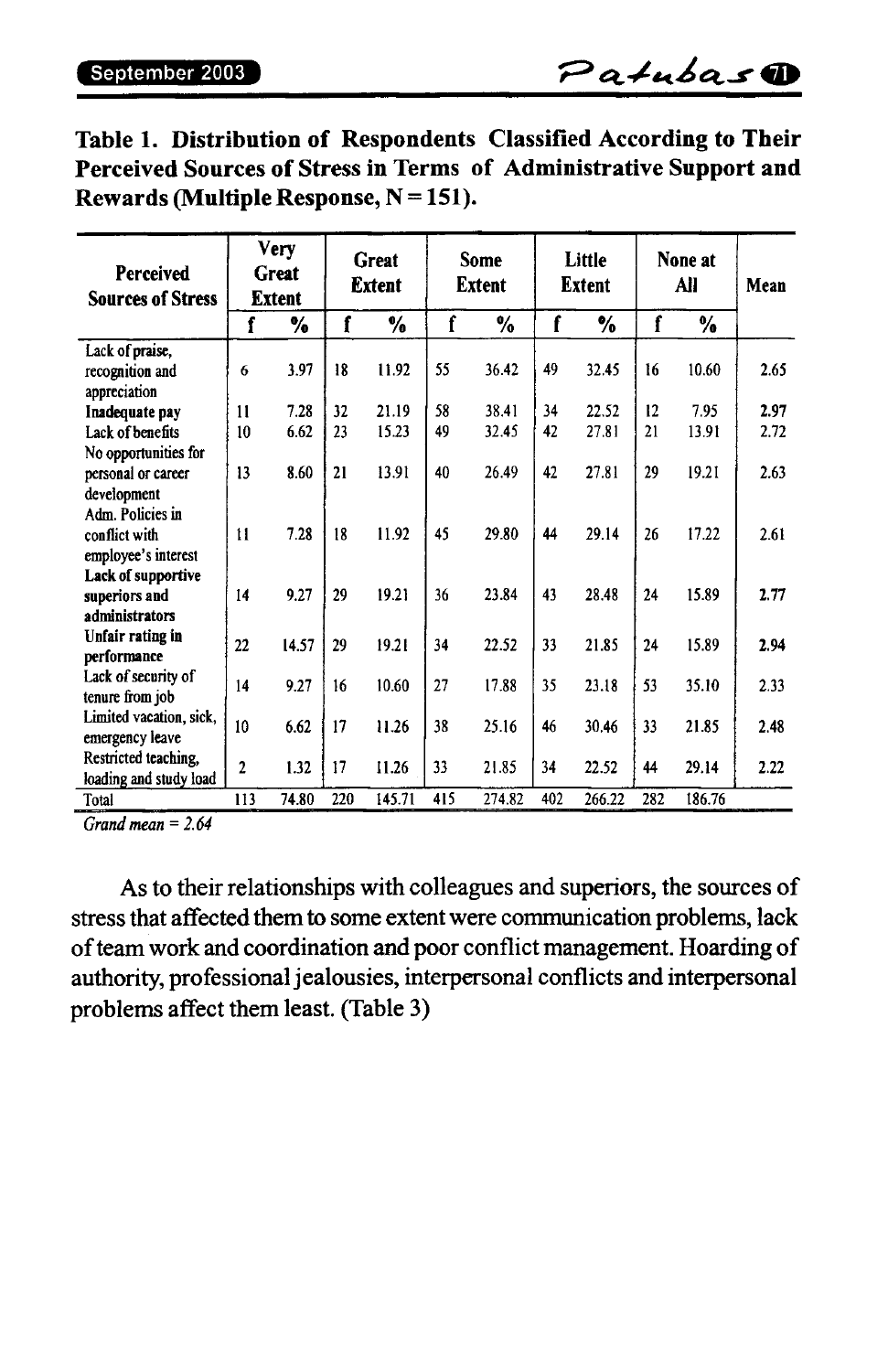|                                  |  | Table 2. Distribution of Respondents Classified According to Perceived |
|----------------------------------|--|------------------------------------------------------------------------|
|                                  |  | Sources of Stress in Terms of Working Conditions or Atmosphere         |
| (Multiple Response, $N = 151$ ). |  |                                                                        |

| Perceived<br>Sources of<br><b>Stress</b> | <b>Very</b><br>Great<br><b>Extent</b> |        | Great<br>Extent |        | Some<br><b>Extent</b> |        | Little<br>Extent |        | None at<br>All |        | Mean |
|------------------------------------------|---------------------------------------|--------|-----------------|--------|-----------------------|--------|------------------|--------|----------------|--------|------|
|                                          | f                                     | %      | f               | %      | f                     | %      |                  | %      |                | %      |      |
| Limited working<br>space                 | 16                                    | 10.60  | 32              | 21.19  | 42                    | 27.81  | 29               | 19.21  | 26             | 17.22  | 2.88 |
| Inadequate supplies                      | 17                                    | 11.26  | 20              | 13.25  | 46                    | 30.46  | 39               | 25.83  | 19             | 12.58  | 2.84 |
| Too much noise                           | 23                                    | 15.23  | 30              | 19.87  | 40                    | 26.49  | 30               | 19.87  | 19             | 12.58  | 3.06 |
| <b>Odorous Faculty room</b>              | 20                                    | 13.25  | 24              | 15.89  | 24                    | 15.89  | 23               | 15.23  | 40             | 26.49  | 2.70 |
| Malfunctioning<br>equipment              | 15                                    | 9.93   | 34              | 22.52  | 28                    | 18.54  | 40               | 26.49  | 25             | 16.56  | 2.82 |
| Inadequate ventilation                   | 25                                    | 16.56  | 30              | 19.87  | 29                    | 19.21  | 26               | 17.22  | 34             | 22.52  | 2.90 |
| Lack of comfort<br>rooms                 | 22                                    | 14.57  | 24              | 15.89  | 29                    | 19.21  | 28               | 18.54  | 37             | 24.5   | 2.76 |
| Lack of available<br>resources           | 14                                    | 9.27   | 22              | 14.57  | 46                    | 30.46  | 43               | 28.48  | 16             | 10.60  | 2.82 |
| Lack of privacy                          | 15                                    | 9.93   | 23              | 15.23  | 39                    | 25.83  | 37               | 24.50  | 27             | 17.88  | 2.73 |
| Limited access to<br>facilities          | 15                                    | 9.93   | 18              | 11.92  | 45                    | 29.80  | 44               | 29.14  | 18             | 11.92  | 2.77 |
| Total                                    | 182                                   | 120.53 | 257             | 170.20 | 368                   | 243.70 | 339              | 224.51 | 261            | 172.85 |      |

*Grand mean = 2.83*

**Table 3. Distribution ofRespondents classified According to Perceived Sources of Stress in Terms ofThe RelationshipsWith Colleagues and Superiors (Multiple Response, N = 151).**

| Perceived<br>Sources of<br><b>Stress</b> | <b>Very</b><br>Great<br><b>Extent</b> |       | Great<br><b>Extent</b> |        | Some<br><b>Extent</b> |        | Little<br><b>Extent</b> |        | None at<br>All |        | Mean |
|------------------------------------------|---------------------------------------|-------|------------------------|--------|-----------------------|--------|-------------------------|--------|----------------|--------|------|
|                                          | f                                     | ⅍     | f                      | ⅍      | f                     | ℅      | f                       | %      | f              | %      |      |
| Lack of Teamwork<br>and coordination     | 15                                    | 9.93  | 27                     | 17.88  | 32                    | 21.19  | 42                      | 27.81  | 29             | 19.21  | 2.70 |
| Professional jealousies                  | 12                                    | 7.95  | 19                     | 12.58  | 29                    | 19.21  | 35                      | 23.18  | 46             | 30.46  | 2.40 |
| Communication<br>problems                | 10                                    | 6.62  | 33                     | 21.85  | 36                    | 23.84  | 41                      | 27.15  | 23             | 15.23  | 2.76 |
| Interpersonal<br>problems                | 8                                     | 5.30  | 17                     | 11.26  | 42                    | 27.81  | 42                      | 27.81  | 35             | 23.18  | 2.45 |
| Grapevine, etc.                          | 10                                    | 6.62  | 20                     | 13.25  | 40                    | 26.49  | 32                      | 21.19  | 37             | 24.50  | 2.53 |
| Dictatorial/autocratic<br>superior       | 19                                    | 12.58 | 20                     | 13.25  | 26                    | 17.22  | 31                      | 20.53  | 46             | 30.46  | 2.54 |
| Interpersonal conflicts                  | 9                                     | 5.96  | 18                     | 11.92  | 35                    | 23.18  | 40                      | 26.49  | 38             | 25.17  | 2.43 |
| Hoarding of authority                    | 9                                     | 5.96  | 22                     | 14.57  | 26                    | 17.22  | 36                      | 23.84  | 43             | 28.48  | 2.40 |
| Non-involvement in<br>change process     | 7                                     | 4.64  | 25                     | 16.56  | 36                    | 23.84  | 30                      | 19.87  | 40             | 26.49  | 2.49 |
| Poor conflict<br>management              | 10                                    | 6.62  | 21                     | 13.91  | 39                    | 25.83  | 38                      | 25.17  | 32             | 21.19  | 2.56 |
| Total                                    | 109                                   | 72.18 | 222                    | 147.03 | 341                   | 225.83 | 367                     | 243.04 | 369            | 244.37 |      |

*Grand mean = 2.53*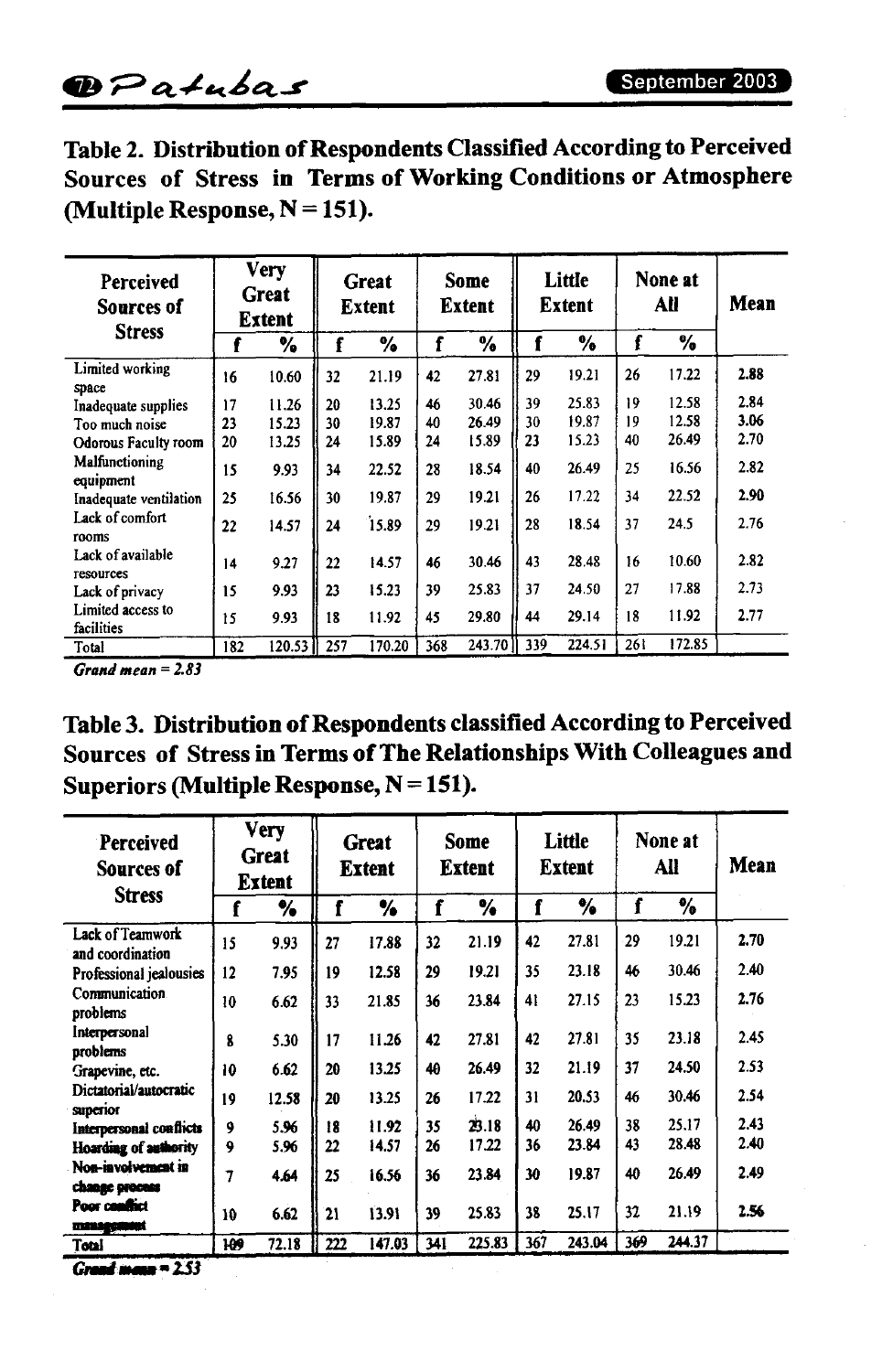From a list, respondents were asked to identify those which caused readjustment in their lives. Among the forty-three life events considered, death of a close family member, Christmas, personal injury or illness, vacation, change in work hours or conditions, and change in financial statustop the list. On the other hand trouble with the boss, jail term, marital separation, marital reconciliation and foreclosure of mortgage property or minor law violations ranked the least (Table 4).

| <b>Life Events</b>                     |     | $\frac{6}{10}$ |
|----------------------------------------|-----|----------------|
| <b>Top Five Events in Life</b>         |     |                |
| Death of a close family member         | 84  | 55.63          |
| Christmas                              | 82  | 54.30          |
| Vacation/Personal Injury or illness    | 79  | 52.32          |
| Change in work hours or conditions     | 72  | 47.68          |
| Change in financial status             | 69  | 45.70          |
| Total                                  | 386 | 255.63         |
| <b>Least Five Events in Life</b>       |     |                |
| Trouble with boss                      |     | 0.66           |
| Jail Term                              | 4   | 2.65           |
| Marital Separation                     | 5   | 3.31           |
| Marital Reconciliation                 | 6   | 3.97           |
| Foreclosure of mortgage property/Minor | 8   | 5.30           |
| Law Violations                         |     |                |
| <b>Total (Multiple Response)</b>       | 24  | 15.89          |

**Table 4. Top Five Life and Least Five Events that has Occurred in the Last Five YearsWhich Caused Readjustment in theLife ofRespondents (Multiple Response, N = 151).**

The data in Table 5 show that almost four in every ten respondents have 79 percent chance of getting sick from these stressors the following year, two in ten have 51 percent chance, one in ten has 37 percent chance and two in ten have the least chance. The data suggest that an alarming six in every ten (58.94 percent) employees of this university have 51 to 79 percent chance of getting sick (with LCU score of 200 and above) from these stressors the following yearwhilemore than one-tenth (13.91 percent) has 37 percent or less chance of getting sick.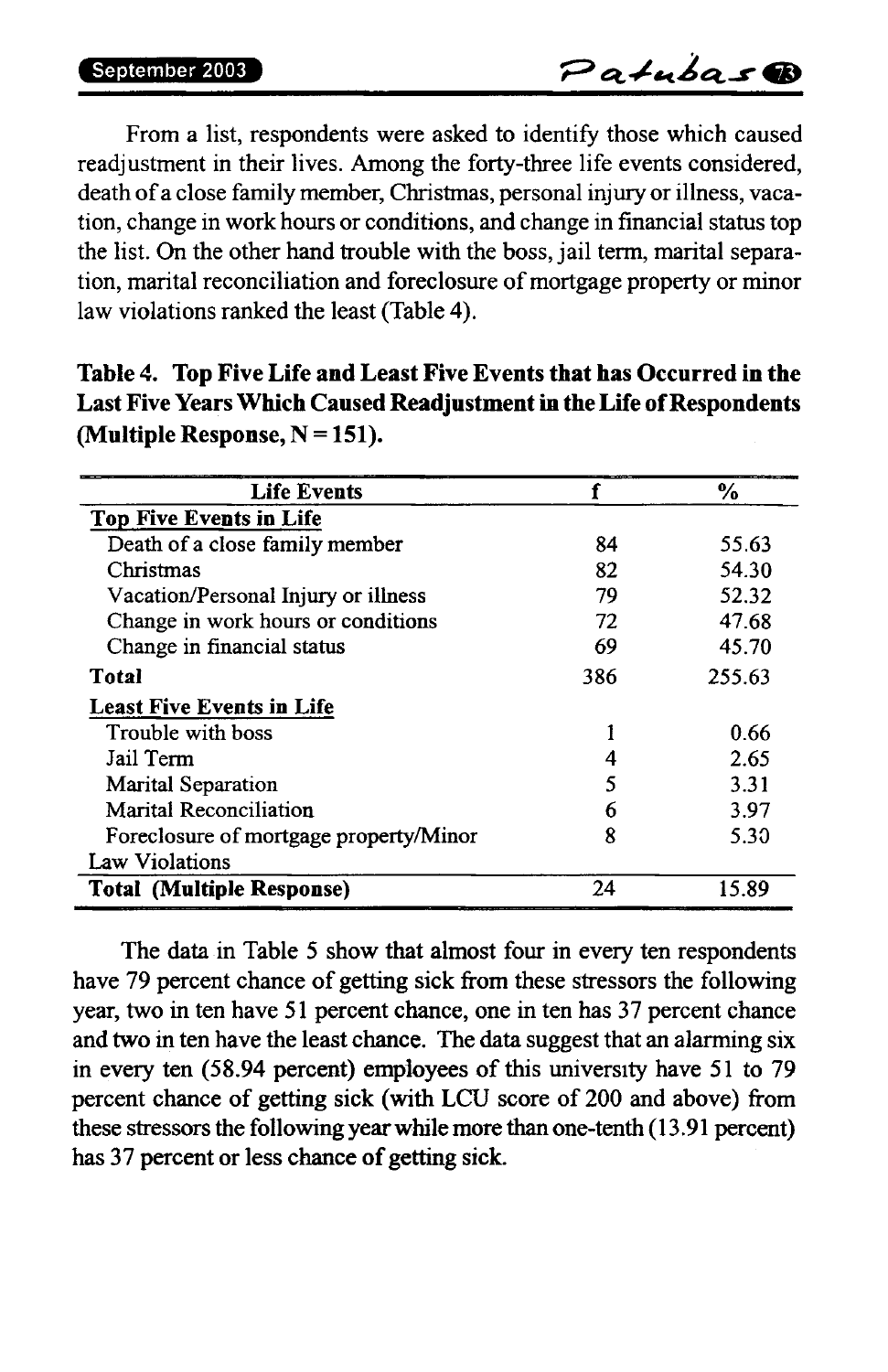| <b>Social Readjustment Rating Scores</b> |     | %      |
|------------------------------------------|-----|--------|
| 149 and below                            | 33  | 21.85  |
| 150-199                                  | 21  | 13.91  |
| 200-299                                  | 29  | 19.20  |
| 300 and above                            | 60  | 39.74  |
| Did Not Respond                          | 8   | 5.30   |
| <b>Total</b>                             | 151 | 100.00 |

**Table 5. Respondents Social Readjustment Rating Scores in Terms of Life Change Units, (N = 151)**

As generally shown in Table 6, the respondents were affected by the daily hassles of life to some extent. Among the hassles of daily life presented, having too many things to do affect the respondents to great extent, whereas, worrying about health, dealing with home maintenance, feeling concern about weight and misplacing or losing things affect them to some extent. The least source of stress that affects them to least extent was doing yard work or outside home maintenance.

**Table 6. Distribution ofRespondents ClassifiedAccording To TheHassles ofDailyLife (Multiple Response, N = 151).**

| <b>Hassles of Daily</b><br>Living                 | <b>Very</b><br>Great<br>Extent |       | <b>Great</b><br><b>Extent</b> |        | <b>Some</b><br>Extent |               | Little<br><b>Extent</b> |        |              | None at<br>All | Mean |
|---------------------------------------------------|--------------------------------|-------|-------------------------------|--------|-----------------------|---------------|-------------------------|--------|--------------|----------------|------|
|                                                   | f                              | %     | F                             | %      | f                     | $\frac{1}{6}$ | f                       | %      | f            | %              |      |
| Concern about weight                              | 9                              | 5.96  | 24                            | 15.89  | 43                    | 28.48         | 25                      | 16.56  | 25           | 16.56          | 2.74 |
| Worrving about health<br>of a family member       | 32                             | 21.19 | 27                            | 17.8   | 46                    | 30.46         | 31                      | 20.53  | $\mathbf{1}$ | 7.28           | 3.26 |
| Dealing with home<br>maintenance                  | 23                             | 15.23 | 34                            | 22.5   | 53                    | 35.10         | 29                      | 19.21  | 9            | 5.96           | 3.22 |
| Having too many<br>things to do                   | 32                             | 21.19 | 40                            | 26.49  | 46                    | 30.46         | 24                      | 15.89  | 4            | 2.65           | 3.49 |
| Misplacing or losing<br>things                    | 6                              | 3.97  | 29                            | 19.21  | 42                    | 27.81         | 44                      | 29.14  | 22           | 14.57          | 2.67 |
| Doing yard work or<br>outside home<br>maintenance | 5                              | 3.31  | 10                            | 6.62   | 36                    | 23.84         | 49                      | 32.45  | 42           | 27.81          | 2.20 |
| Worrying about<br>property, investment            | $\mathbf{11}$                  | 7.28  | 15                            | 9.93   | 37                    | 24.50         | 40                      | 26.49  | 42           | 27.81          | 2.40 |
| or taxes<br>Worrying about crime                  | 7                              | 4.64  | 15                            | 9.93   | 39                    | 25.83         | 38                      | 25.16  | 43           | 28.48          | 2.33 |
| Feeling concern about<br>physical appearance      | 3                              | 1.99  | 24                            | 15.89  | 47                    | 31.12         | 46                      | 30.46  | 26           | 17.22          | 2.53 |
| Total                                             | 128                            | 84.75 | 218                           | 144.26 | 389                   | 257.6         | 326                     | 215.89 | 224          | 148.34         |      |

*Grand mean = 2.77*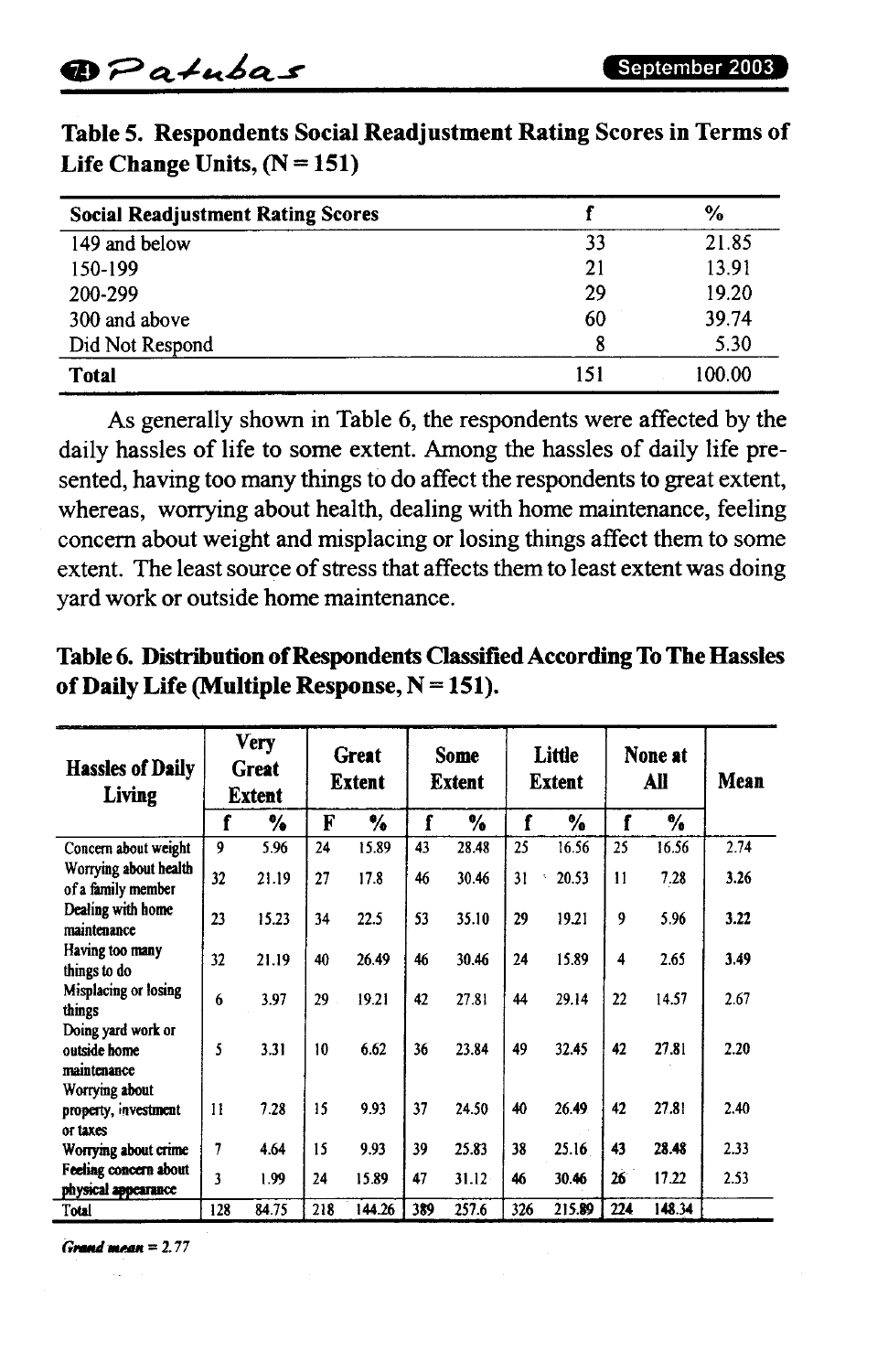Among the uplifts presented in Table 7, completing a task, spending time with family, feeling healthy and relating well with spouse or lover greatly affect the respondents. Moreover, relating well with friends, getting enough sleep home pleasing to him/her and meeting responsibilities also greatly affect them. Other uplifts affect them to some extent.

Asto common health problems experienced in the last five years, most of the faculty respondents claimed that exposure to chalk dust, infectious agents and illnesses in hospital and community, travel and exposure to hazardous chemicals, fumes and handling of microorganisms were hazardous to their health while exposure to computer radiation was reported risk by staff members. The most common health problems presented were Upper Respiratory Infection and its accompanying symptoms like cough, colds, running nose, sore throat, headache and fever. Other reported illnesses were hypertension, asthma, allergy, rheumatism/arthritis, ulcer/hyperacidity, migraine and diabetes mellitus.

| <b>Uplifts</b>                             | <b>Very</b><br>Great<br><b>Extent</b> |        | Great<br><b>Extent</b> |               | <b>Some</b><br><b>Extent</b> |        | Little<br><b>Extent</b> |               | None at<br>All |       | Mean |
|--------------------------------------------|---------------------------------------|--------|------------------------|---------------|------------------------------|--------|-------------------------|---------------|----------------|-------|------|
|                                            | f                                     | %      | F                      | $\frac{9}{6}$ | ſ                            | %      | f                       | $\frac{0}{6}$ | f              | %     |      |
| Relating well with<br>spouse or lover      | 66                                    | 43.71  | 21                     | 13.91         | 8                            | 5.30   | 6                       | 3.97          | 7              | 4.64  | 4.23 |
| Relating well with<br>friends              | 69                                    | 45.70  | 46                     | 30.46         | 20                           | 13.25  | 7                       | 4.64          | 3              | 1.99  | 4.18 |
| Completing a task                          | 81                                    | 53.64  | 41                     | 27.15         | 17                           | 11.26  | 6                       | 3.97          | 0              | 0     | 4.36 |
| Feeling healthy                            | 70                                    | 46.36  | 52                     | 34.44         | 20                           | 13.25  | 3                       | 1.99          | 2              | 1.32  | 4.26 |
| Getting enough sleep                       | 61                                    | 40.40  | 57                     | 37.75         | 20                           | 13.25  | 6                       | 3.97          | 3              | 1.99  | 4.14 |
| Eating a lot                               | 16                                    | 10.60  | 25                     | 16.56         | 62                           | 41.06  | 25                      | 16.56         | 17             | 11.26 | 2.99 |
| Meeting<br>responsibilities                | 52                                    | 34.44  | 47                     | 31.12         | 37                           | 24.50  | 5                       | 3.31          | 4              | 2.65  | 3.95 |
| Visiting telephoning<br>or writing someone | 22                                    | 14.57  | 40                     | 26.49         | 50                           | 33.11  | 25                      | 16.56         | 7              | 4.64  | 3.31 |
| Spending time with<br>family               | 77                                    | 50.99  | 40                     | 26.49         | 19                           | 12.58  | 6                       | 3.97          | 2              | 1.32  | 4.28 |
| Home pleasing to you                       | 68                                    | 45.03  | 35                     | 23.18         | 22                           | 14.57  | $\mathbf{11}$           | 7.28          | 2              | 1.32  | 4.13 |
| Total                                      | 582                                   | 385.44 | 404                    | 267.55        | 275                          | 182.13 | 100                     | 66.22         | 47             | 31.13 |      |

**Table 7. Distribution ofRespondents Classified According to Their Uplifts (Multiple Response, N = 151)**

*Grand mean = 3.98*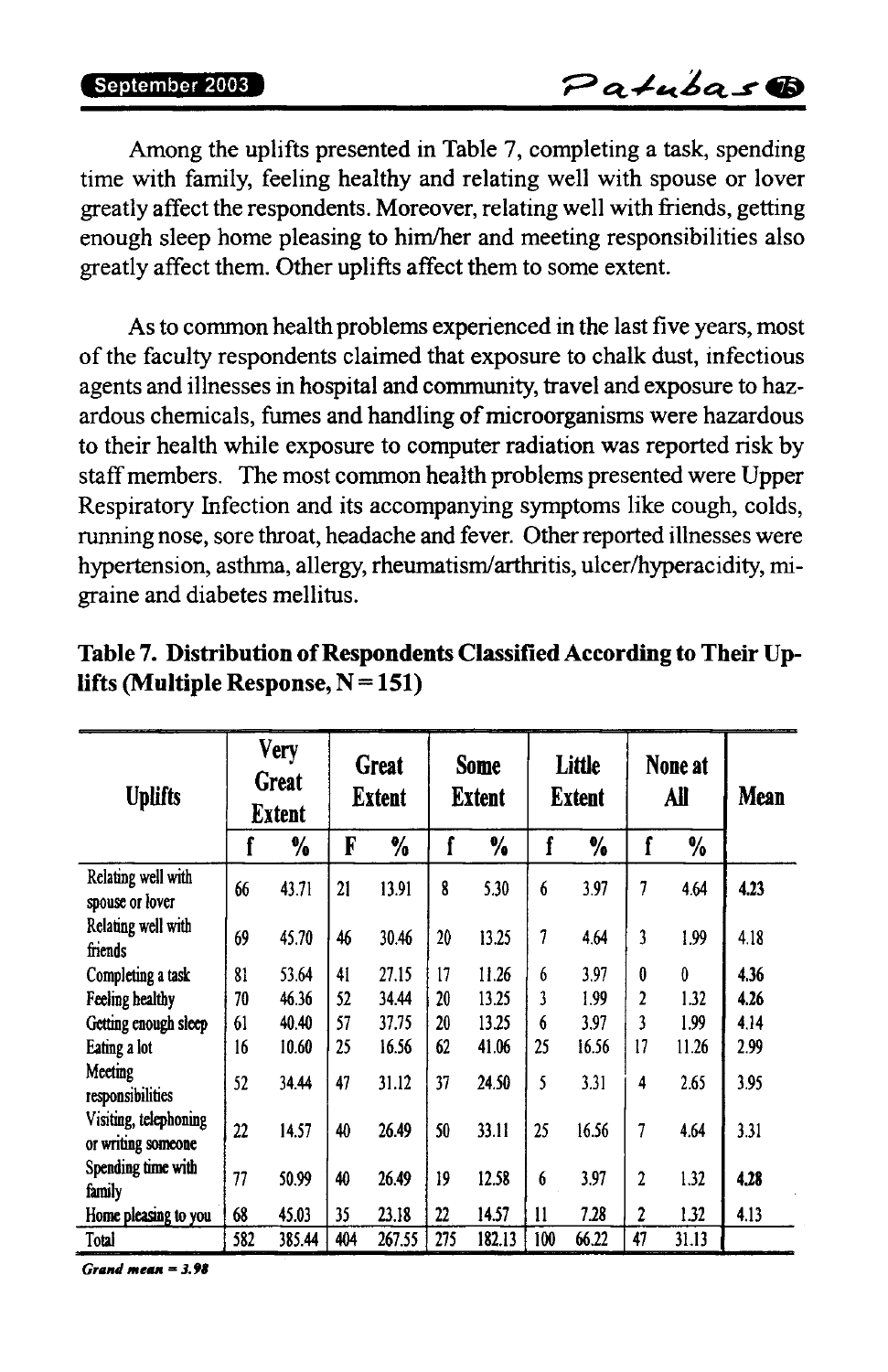### **RECOMMENDATIONS**

Considering the significant findings and conclusions derived fromthe study, the following recommendations are presented:

The administration should look into the performance rating system, both for faculty and staff, to find ways to make it more objective as possible.

Adequate ventilation in classrooms and offices should be provided and improvement of existing facilities should be undertaken like installation of air conditioning units in offices and faculty rooms. Also, to avoid too much noise, students should be prevented from staying in corridors during class hours and provision of study areas where students could stay and study during break is recommended.

The administration could find waysto improve the leadership styles of superiors through a series of workshops on self-awareness and leadership training. Group therapy and team-building exercises could also help improve teamwork and coordination with colleagues and superiors.

The institution could plan for improving the coping strategies of its employees through the implementation of stress reducing techniques in the university. These strategies could include regular exercise, listening to music, dance, and meditation.

To lessen the high risk of employees of getting sick, the university could conduct a seminar-workshop on mental hygiene and stress debriefing, creation of guidance committee and strengthening spiritual programs that cater to the needs of the employees.

Opportunity for taking breaks like long weekends and vacation could be implemented as well as self-awareness program every semester for all employees as a preventive measure to recurring stress.

Use of white boards instead of chalk boards or other multi media facilities is highly recommended. Hazard pay for those who are frequently exposed to infectious agents and illnesses in the hospitals and community and provision of computer screens to all the computers in the university is also recommended. Information dissemination on how to avoid hazards in the workplace should be planned.